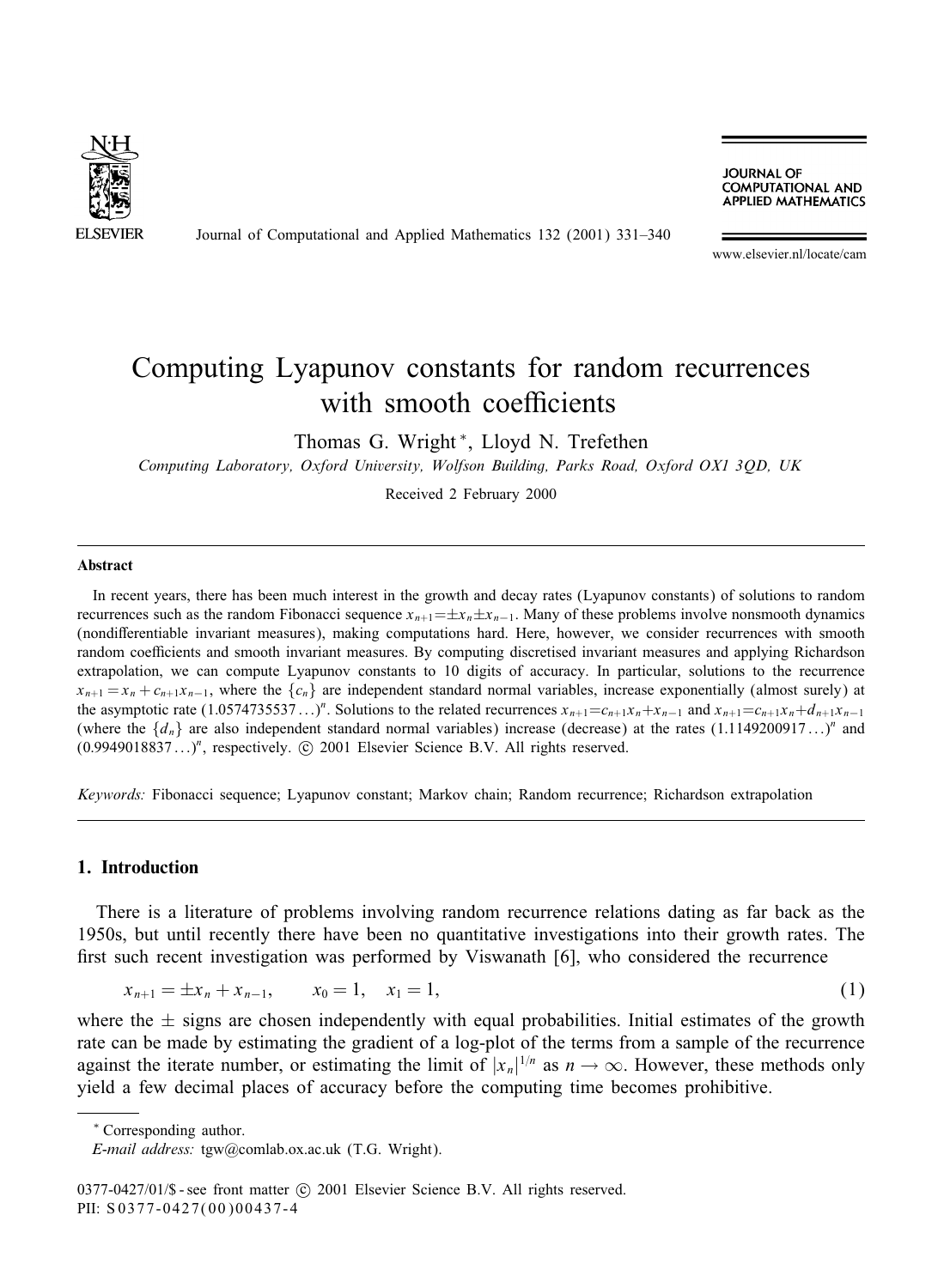To improve the results Viswanath analysed the recurrence as a Markov chain. The recurrence can be written in the matrix form

$$
\begin{pmatrix} x_n \\ x_{n+1} \end{pmatrix} = \begin{pmatrix} 0 & 1 \\ 1 & \pm 1 \end{pmatrix} \begin{pmatrix} x_{n-1} \\ x_n \end{pmatrix}, \quad \begin{pmatrix} x_0 \\ x_1 \end{pmatrix} = \begin{pmatrix} 1 \\ 1 \end{pmatrix},
$$

and hence as a product of random matrices:

$$
\begin{pmatrix} x_n \\ x_{n+1} \end{pmatrix} = M_n M_{n-1} \cdots M_1 \begin{pmatrix} 1 \\ 1 \end{pmatrix}, \quad M_i = \begin{pmatrix} 0 & 1 \\ 1 & 1 \end{pmatrix} \quad \text{or} \quad \begin{pmatrix} 0 & 1 \\ 1 & -1 \end{pmatrix}.
$$

What made Viswanath's results particularly appealing was an elegant proof of the accuracy of his calculated result — that recurrence (1) grows exponentially at the rate of  $(1.13198824...)$ <sup>n</sup> in the sense that  $|x_n|^{1/n}$  converges almost surely (i.e., with probability 1) to the number 1.13198824... as  $n \to \infty$ .

Embree and Trefethen [3] looked at the recurrence formed by including a fixed parameter  $\beta$  in front of one of the terms

$$
x_{n+1} = x_n \pm \beta x_{n-1}, \qquad x_0 = 1, \quad x_1 = 1. \tag{2}
$$

They showed (computationally) that by varying  $\beta$  it is possible to get not only different rates of growth, but also exponential decay (for  $0 < \beta < \beta^*$ ,  $\beta^* \in (0.702582, 0.702585)$ ). What is more, the dependence on this parameter is not smooth, but fractal.

#### *1.1. Markov chain analysis*

In order to treat a random recurrence efficiently as a Markov chain  $[4]$ , one must first normalise the two-dimensional space of states  $(x_n, x_{n+1})^T$  to one dimension. This can be done by looking at the angle between consecutive pairs of terms of the recurrence  $(\bar{x} = (\cos \theta, \sin \theta)^T, \ \theta \in [-\pi/2, \pi/2])$ , or equivalently the slope  $(\bar{x} = (1, m)^T, m = \tan \theta)$ . One must now determine the proportion (density) of time the recurrence spends in the state corresponding to each particular angle  $\theta$  (or slope m),  $p(\theta)$ , which should be invariant with the steps of the recurrence. To calculate this density, one needs in general to look for an invariant measure v that corresponds to the integral of  $p(\theta)$ , as p defined pointwise does not always exist. For an interval  $I = [\theta_1, \theta_2], v(I)$  is defined to be the proportion of time that the Markov process spends in I as  $n \to \infty$ . This can then be used to calculate the Lyapunov constant through the following equation due to Furstenberg [1]:

$$
\log(\sigma) = \int \operatorname{amp}(\bar{x}) v(\mathrm{d}\bar{x}),
$$

where amp( $\bar{x}$ ) is the average of the log of the amplification in the direction of the state corresponding to  $\bar{x} = (1, m)^T$ , and  $\sigma$  is the Lyapunov constant. The amplitude function arises because the normalisation to one dimension ignores the information about the size of the pair of terms being considered.

Looking at Fig. 1, one can see that the invariant measure  $\nu$  arising from (1) is far from smooth, and this is still the case for higher resolutions. This implies that in order to obtain accurate approximations to  $\nu$  a very large system of equations is needed, with dimension of the order of millions. The associated matrix is fortunately very sparse, but the large dimension still limits the accuracy which can be obtained using this method.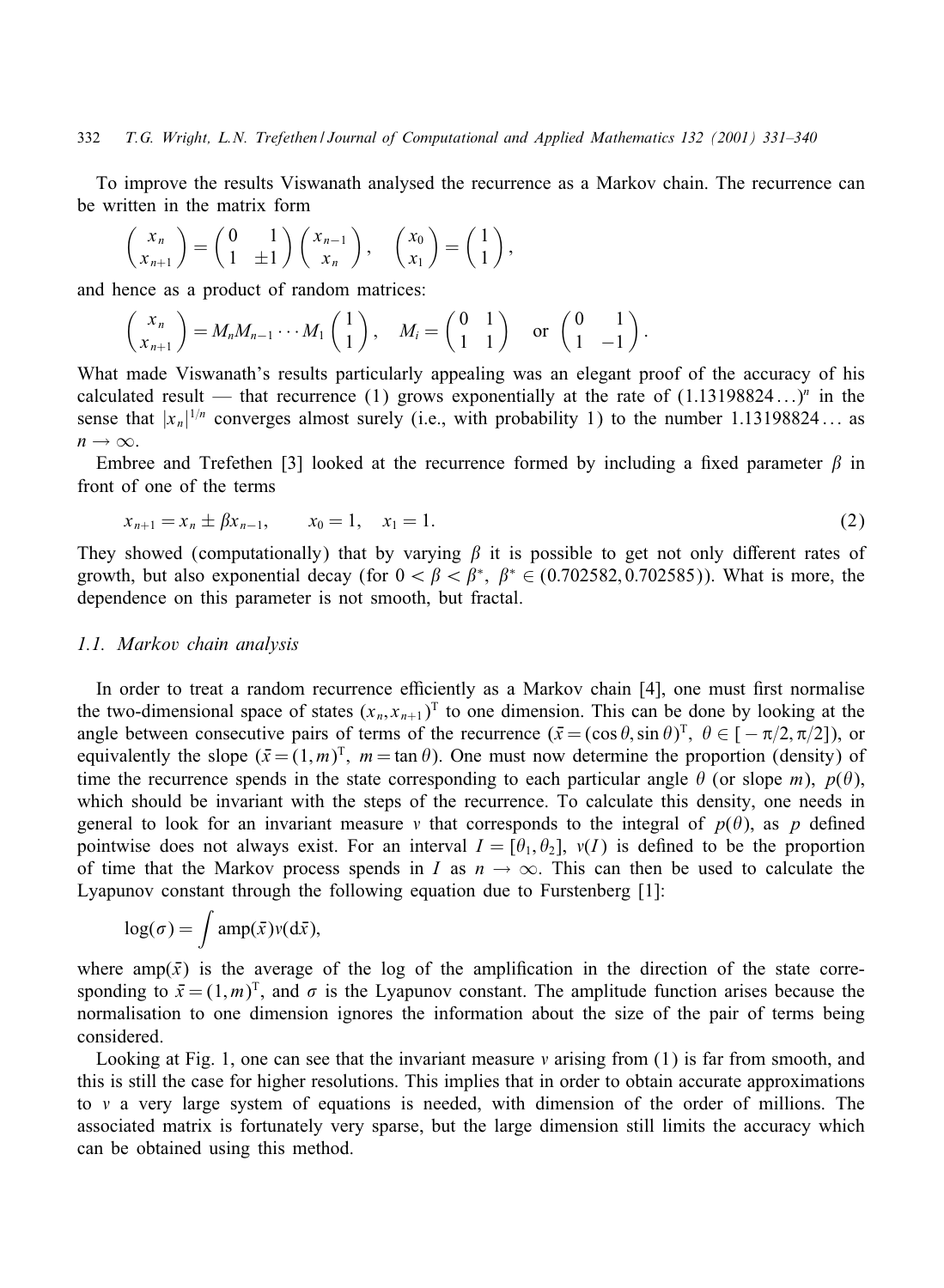

Fig. 1. Discrete approximations to the invariant measure and amplification function for (1) using  $N = 1024$  points. The invariant measure is not smooth; this histogram does not have a limit as  $N \to \infty$ .

#### **2. Smooth random coefficients**

As just indicated, the invariant measures resulting from the recurrences studied by Viswanath, Embree and Trefethen have all been fractal, implying that large systems of equations are needed to obtain reasonable approximations. However, if independent normally distributed coefficients  ${c_n}$  are included in front of one of the terms of the recurrence, the invariant measure becomes piecewise smooth (Fig. 2), which means it can be accurately approximated using a much coarser mesh. The first equation we look at has a single normally distributed coefficient in front of the second term:

$$
x_{n+1} = x_n + c_{n+1}x_{n-1}, \qquad x_0 = 1, \quad x_1 = 1. \tag{3}
$$

## *2.1. Calculation of the invariant measure*

The numerical approximation of  $\nu$  is now achieved using the following method. First, the domain  $[-\pi/2, \pi/2]$  is split into sub-intervals  $[e_i, e_{i+1}]$ , and 'state j' is defined as the jth interval. Next we define a matrix  $A$  whose entries are as follows:

 $a_{i,j} = P$  (if started in state i, one step of (3) goes to state j),

where P denotes probability. While the matrices needed to solve (1) and (2) are very sparse, the matrix A here is dense. The discrete invariant measure v is the limit of  $x^TA^n$  as  $n \to \infty$  for some nonnegative row vector of initial probabilities  $x<sup>T</sup>$  with sum 1. This is also the left eigenvector of A corresponding to the largest eigenvalue,  $\lambda = 1$ .

To make the computations simpler, all the angles from the discretisation of the domain  $[-\pi/2, \pi/2]$ are converted to slopes (by taking the tangent) before any calculations are performed. To calculate the entries of  $A$ , consider the transformation matrix  $T$  which would be needed to take state  $i$  to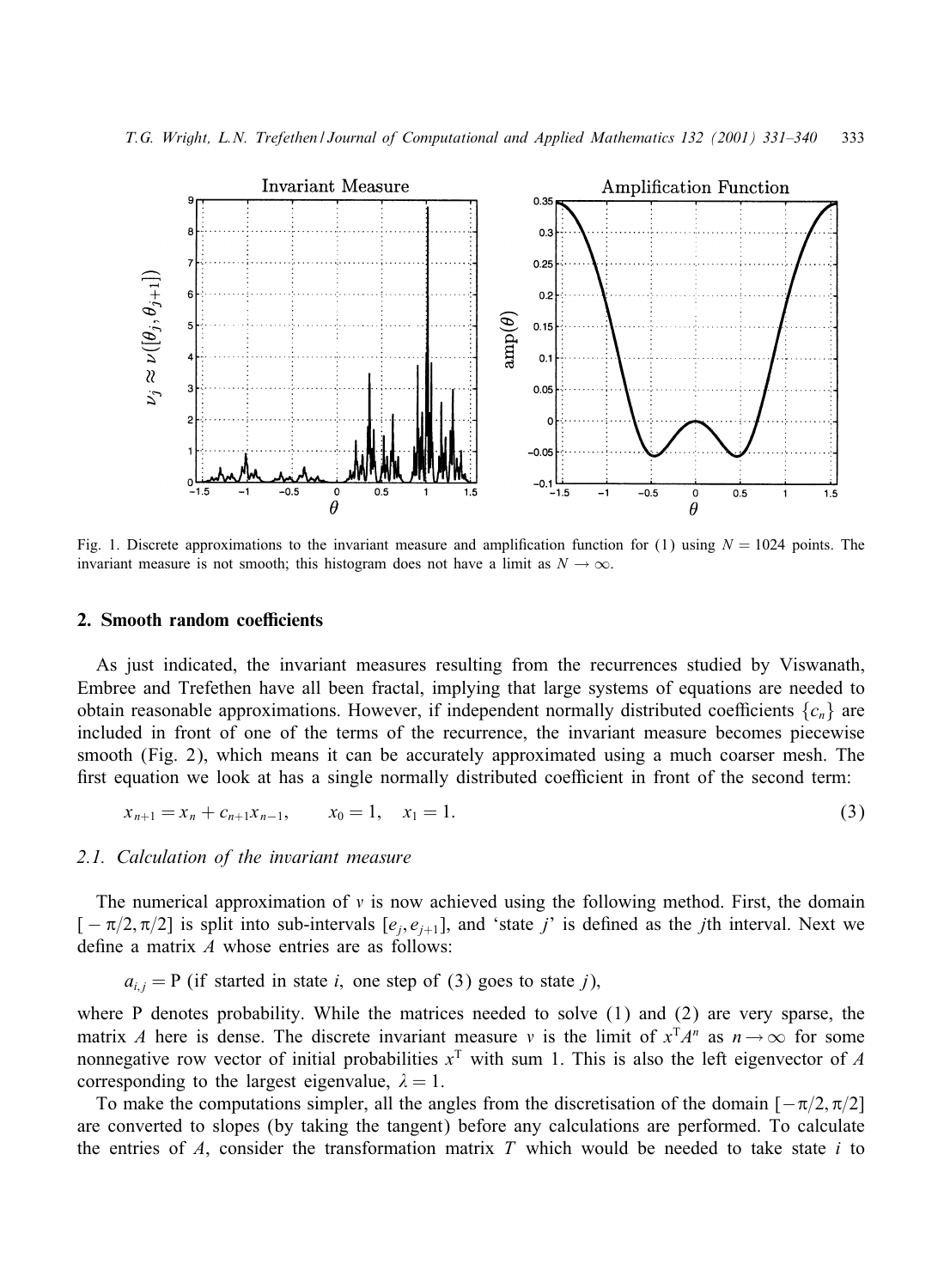

Fig. 2. Invariant measure and amplification function for  $(3)$ . (As in Figs. 3 and 4, these curves are based on discrete approximations with  $N = 1024$  points, but are believed to be correct to plotting accuracy for the limit  $N \to \infty$ .) The invariant measure is now smooth, apart from a singularity at the point  $\theta = \pi/4$ , where the density is infinite.

state j. It is of the following form, where C is a normally distributed random variable,  $\bar{x}_i = (1, m_i)^T$ represents state *i* and  $m_i = (e_i + e_{i+1})/2$  (taking the midpoint of the interval as its representative):

$$
T\bar{x}_i = \begin{pmatrix} 0 & 1 \\ C & 1 \end{pmatrix} \begin{pmatrix} 1 \\ m_i \end{pmatrix} = \begin{pmatrix} m_i \\ C+m_i \end{pmatrix} \equiv \begin{pmatrix} 1 \\ C/m_i + 1 \end{pmatrix}
$$
 (when normalised).

The question now is, what is the probability that C above takes a value which transforms  $\bar{x}_i$  to the interval  $I_j = [e_j, e_{j+1}]$  (which contains all states  $\bar{x}_j = (1, m_j)^T$  with  $e_j \leq m_j \leq e_{j+1}$ )? The probability required is then the probability that C satisfies  $e_j \le C/m_i + 1 \le e_{j+1}$  which is simply the probability that a suitably shifted and scaled normal random variable lies in the interval  $[e_i, e_{i+1}]$ :

$$
a_{i,j} = \mathbf{P}\left(e_j \leqslant \frac{C}{m_i} + 1 \leqslant e_{j+1}\right).
$$

The value of each of the entries of  $\Lambda$  can now easily be calculated using the normal distribution function and the invariant measure can be found by computing the left eigenvector via power iteration. As this only involves vector–matrix products with the matrix  $\Lambda$ , it is an efficient method for this case, especially for the larger matrices (convergence is achieved in fewer than 60 iterations in nearly all cases).

It is interesting to note the singularity in the invariant measure at  $\theta = \pi/4$  (Fig. 2), the angle corresponding to the condition  $x_{n+1} = x_n$ , i.e.,  $c_{n+1}x_{n-1} = 0$ . This is due to the fact that  $|c_{n+1}x_{n-1}| = O(\varepsilon)$ with probability  $O(\varepsilon \log \varepsilon)$ , not  $O(\varepsilon)$ , as  $\varepsilon \to 0$ , as is easily explained by an exercise of calculus.

## *2.2. Calculation of the amplitude function and Furstenberg's integral*

We have just dealt with the approximation of the invariant measure, but we still need to approximate the amplitude function before we can use Furstenberg's integral to calculate the Lyapunov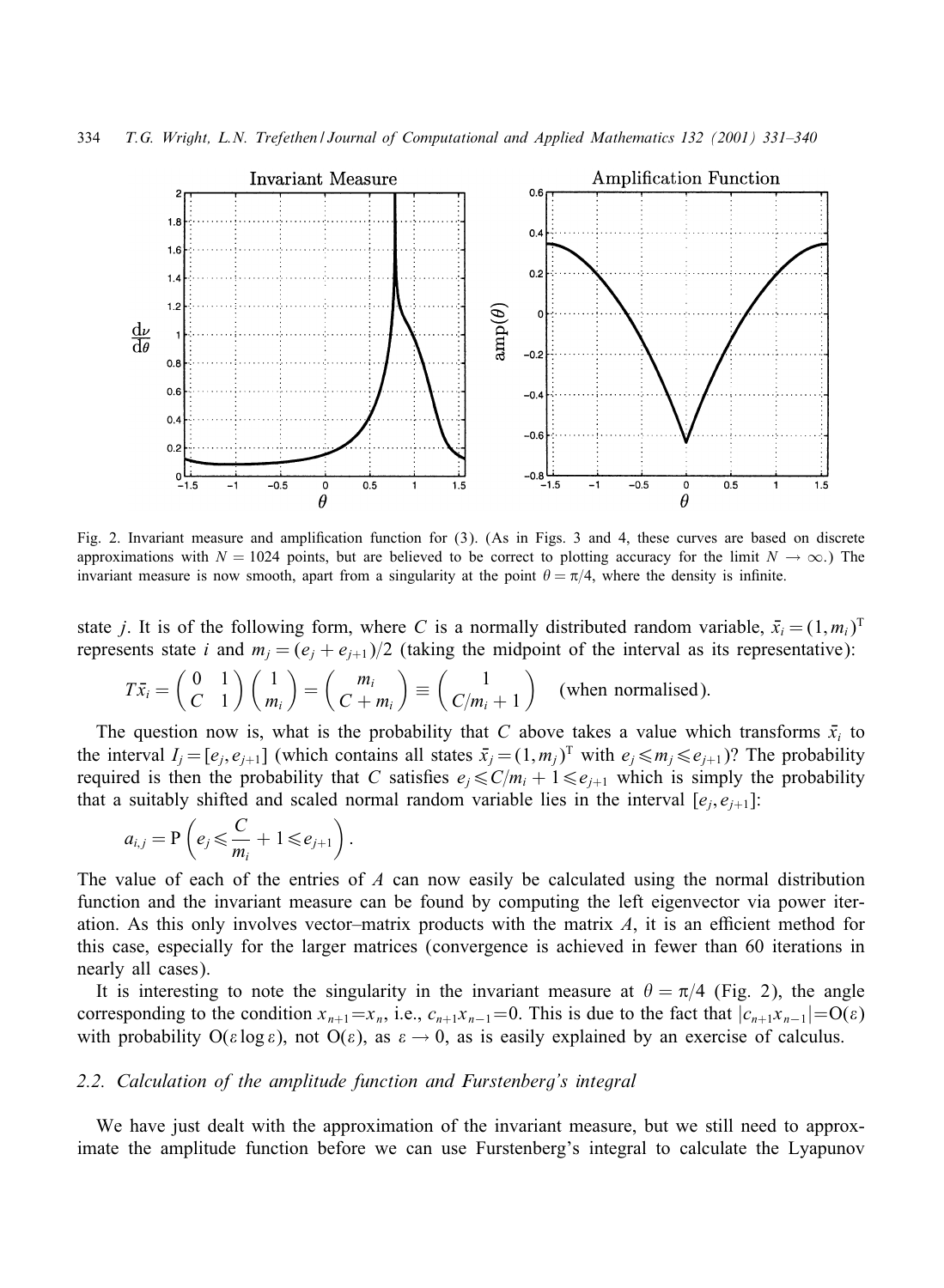constant. If we treat the normal distribution approximately as a discrete distribution (using the discretisation  $[\tan(e_i), \tan(e_{i+1})]$  based on the discretisation  $[e_i, e_{i+1}]$  for the invariant measure we have already) the amplification can be written as

$$
\operatorname{amp}(\bar{x}_i) \approx \sum_{j=0}^N \operatorname{P}(\operatorname{tan}(e_j) \leq C \leq \operatorname{tan}(e_{j+1})) \log \left( \frac{\|T_j \bar{x}_i\|}{\|\bar{x}_i\|} \right),
$$

where  $T_i$  is the transformation matrix associated with the interval  $[e_i, e_{i+1}]$  and C a normally distributed random variable. (That is to say that the amplification associated with state  $i$  is approximately equal to the amplification which occurs on transformation to other states averaged over the probabilities of going to those other states.)

We take

$$
T_j=\left(\begin{array}{cc}0&1\\ \tan(m_j)&1\end{array}\right),\,
$$

where  $m_j$  is the midpoint of the corresponding interval. However, the obvious choice  $\bar{x}_i=(1,\tan(m_i))^T$ does not give the best results (convergence to the Lyapunov constant is only linear). Instead we first take  $\bar{x}_i$  to be  $(1, \tan(e_i))^T$ , then  $(1, \tan(e_{i+1}))^T$ . Calculating Furstenberg's integral by summing rectangles, we evaluate the estimate for each of the strips  $[e_i, e_{i+1}]$  using both of the above approximations for  $\bar{x}_i$ , summing the minimum values to get a lower bound for the integral and summing the maximum values to get an upper bound. Finally, we take the average of the lower and upper bounds as our estimate for the Lyapunov constant.

## *2.3. Calculating the Lyapunov constant*

By calculating a sequence of approximations to the Lyapunov constant and halving the step size each time, it is possible to use Richardson extrapolation (see, e.g., [2]) to extrapolate the results and greatly improve the accuracy (Table 1).The calculation involved in the Richardson extrapolation itself is of negligible cost. Using the method outlined above we get quadratic convergence of our estimate to the Lyapunov constant, which the extrapolation then improves. Looking at the tableau indicates that this method gives the growth rate of (3) as 1:057473553704 to 12 decimal places. The calculation using a matrix of dimension  $2^{12}$  takes under 10 min on a Sun Ultra 5 workstation, making the total time to calculate the final results less than a quarter of an hour.

#### **3. Moving the normal coefficient**

What happens if we make a small modification to the recurrence already considered, by placing the normal coefficient in front of the first term instead of the second? We now have

$$
x_{n+1} = c_{n+1}x_n + x_{n-1}, \qquad x_0 = 1, \quad x_1 = 1. \tag{4}
$$

In principle, we can use exactly the same method as we did for  $(3)$ , the only differences being in the definition of the transformation matrices  $T_i$  (which are now of the form

$$
\begin{pmatrix} 0 & 1 \\ 1 & C \end{pmatrix}
$$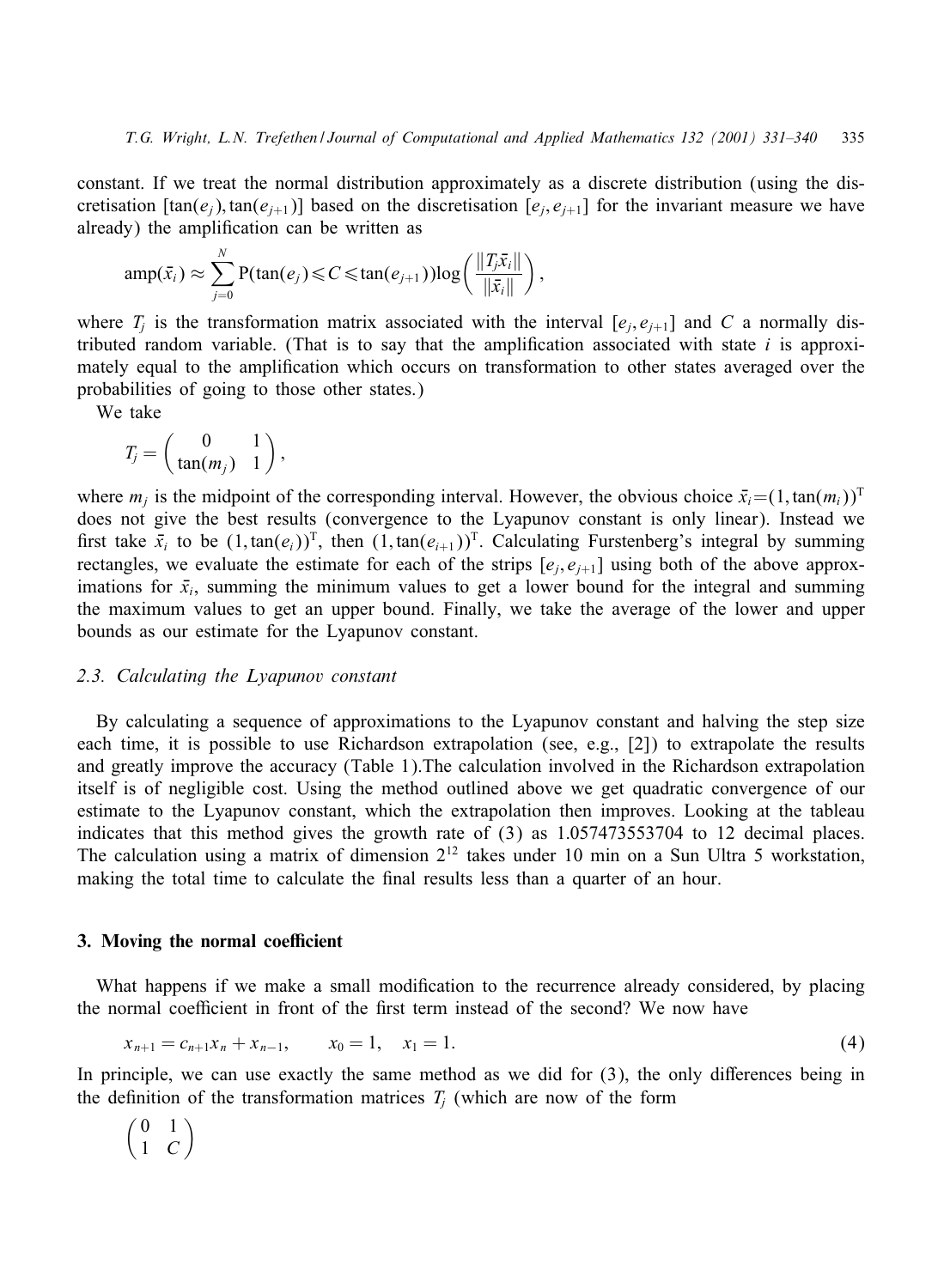| $\boldsymbol{N}$        | Calculated $(h^2)$ | $h^3$            | h <sup>4</sup>   | $h^5$            |
|-------------------------|--------------------|------------------|------------------|------------------|
| $2^5$                   | 1.05816787788315   |                  |                  |                  |
| 2 <sup>6</sup>          | 1.05764737322614   | 1.05747387167380 |                  |                  |
| $2^7$                   | 1.05751699793470   | 1.05747353950423 | 1.05747349205143 |                  |
| $2^8$                   | 1.05748441341861   | 1.05747355191325 | 1.05747355368596 | 1.05747355779493 |
| $2^9$                   | 1.05747626847468   | 1.05747355349337 | 1.05747355371910 | 1.05747355372131 |
| $2^{10}$                | 1.05747423237837   | 1.05747355367960 | 1.05747355370620 | 1.05747355370534 |
| $2^{11}$                | 1.05747372337080   | 1.05747355370161 | 1.05747355370476 | 1.05747355370466 |
| $2^{12}$                | 1.05747359612089   | 1.05747355370426 | 1.05747355370463 | 1.05747355370463 |
|                         | $h^6$              | $h^7$            | $h^8$            | $h^9$            |
| $2^5$<br>2 <sup>6</sup> |                    |                  |                  |                  |
|                         |                    |                  |                  |                  |
| $2^7$<br>$2^8$          |                    |                  |                  |                  |
| 2 <sup>9</sup>          | 1.05747355358990   |                  |                  |                  |
| $2^{10}$                | 1.05747355370483   | 1.05747355370665 |                  |                  |
| $2^{11}$                | 1.05747355370464   | 1.05747355370464 | 1.05747355370462 |                  |

Table 1 Richardson extrapolation tableau for  $(3)^a$ 

<sup>a</sup> The first column contains the calculated values for different mesh sizes  $(h= 1/N)$ , and the extrapolated results become more accurate towards the bottom right. Apparently correct digits are underlined.

where C is again a normally distributed random variable). However, splitting the domain  $[-\pi/2, \pi/2]$ into equally sized intervals does not give the cleanest data for extrapolation; the data still converge quadratically, but the extrapolation does not improve the accuracy as well as it did for (3).

As the invariant measure is smooth about the origin (Fig. 3), we tried using Chebyshev points (see, e.g., [5]) instead of evenly spaced points, making the intervals near the ends of the domain shorter than those in the centre. Unfortunately, this makes the situation worse, because the wide intervals near the middle of the domain contain a relatively large proportion of the probability density of the normal distribution. This means that large peaks can occur within rows of the matrix A, leading to oscillations at the ends of the computed approximation to the invariant measure.

To remedy this we used two sets of Chebyshev points, making intervals both at the ends of the domain and around the origin shorter than others. This yielded much more fruitful results after the extrapolation (Table 2), giving the growth rate of (4) as 1:11492009172 to 11 decimal places.

#### **4.** Including a second normal coefficient

Until now, the running time of the algorithms considered has been quadratic in the number of intervals used in the discretisations, and all the results above can be calculated in a quarter of an hour on a Sun Ultra 5 workstation. The limiting factor is the amount of memory needed to store the full matrix A (128MB for  $N = 2^{12}$ ).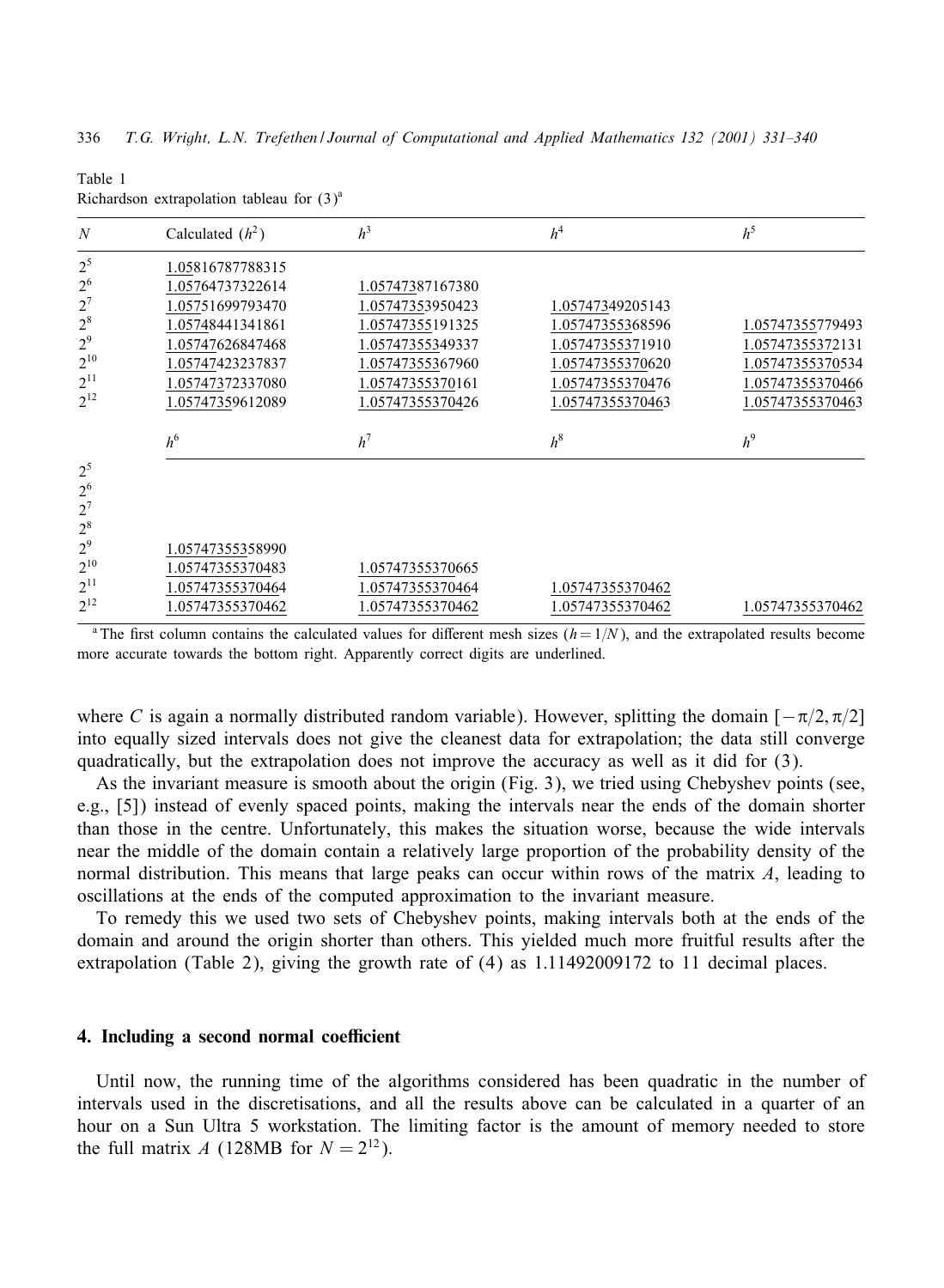*T.G. Wright, L.N. Trefethen / Journal of Computational and Applied Mathematics 132 (2001) 331–340* 337



Fig. 3. Invariant measure and amplification function for (4). Both are symmetric, a fact which could be used to make the algorithm for calculating the invariant measure more efficient.

Table 2 Richardson extrapolation tableau for  $(4)^a$ 

| $\boldsymbol{N}$        | Calculated $(h^2)$ | h <sup>3</sup>   | h <sup>4</sup>   | $h^5$            |
|-------------------------|--------------------|------------------|------------------|------------------|
| $2^5$                   | 1.11608599692250   |                  |                  |                  |
| 2 <sup>6</sup>          | 1.11521046593091   | 1.11491862226705 |                  |                  |
| $2^7$                   | 1.11499256139770   | 1.11491992655329 | 1.11492011287990 |                  |
| $2^8$                   | 1.11493818203185   | 1.11492005557657 | 1.11492007400847 | 1.11492007141704 |
| 2 <sup>9</sup>          | 1.11492461117473   | 1.11492008755569 | 1.11492009212413 | 1.11492009333184 |
| $2^{10}$                | 1.11492122124624   | 1.11492009127008 | 1.11492009180071 | 1.11492009177915 |
| $2^{11}$                | 1.11492037406672   | 1.11492009167354 | 1.11492009173118 | 1.11492009172655 |
| $2^{12}$                | 1.11492016230357   | 1.11492009171585 | 1.11492009172190 | 1.11492009172128 |
|                         | h <sup>6</sup>     | $h^7$            | $h^8$            | $h^9$            |
| $2^5$<br>2 <sup>6</sup> |                    |                  |                  |                  |
| $2^7$                   |                    |                  |                  |                  |
| $2^8$<br>2 <sup>9</sup> |                    |                  |                  |                  |
|                         | 1.11492009403877   |                  |                  |                  |
| $2^{10}$                | 1.11492009172906   | 1.11492009169240 |                  |                  |
| $2^{11}$                | 1.11492009172485   | 1.11492009172478 | 1.11492009172504 |                  |
| $2^{12}$                | 1.11492009172111   | 1.11492009172105 | 1.11492009172102 | 1.11492009172100 |

<sup>a</sup> Again the first column converges quadratically, although unevenly spaced points were needed to get the cleanest extrapolation.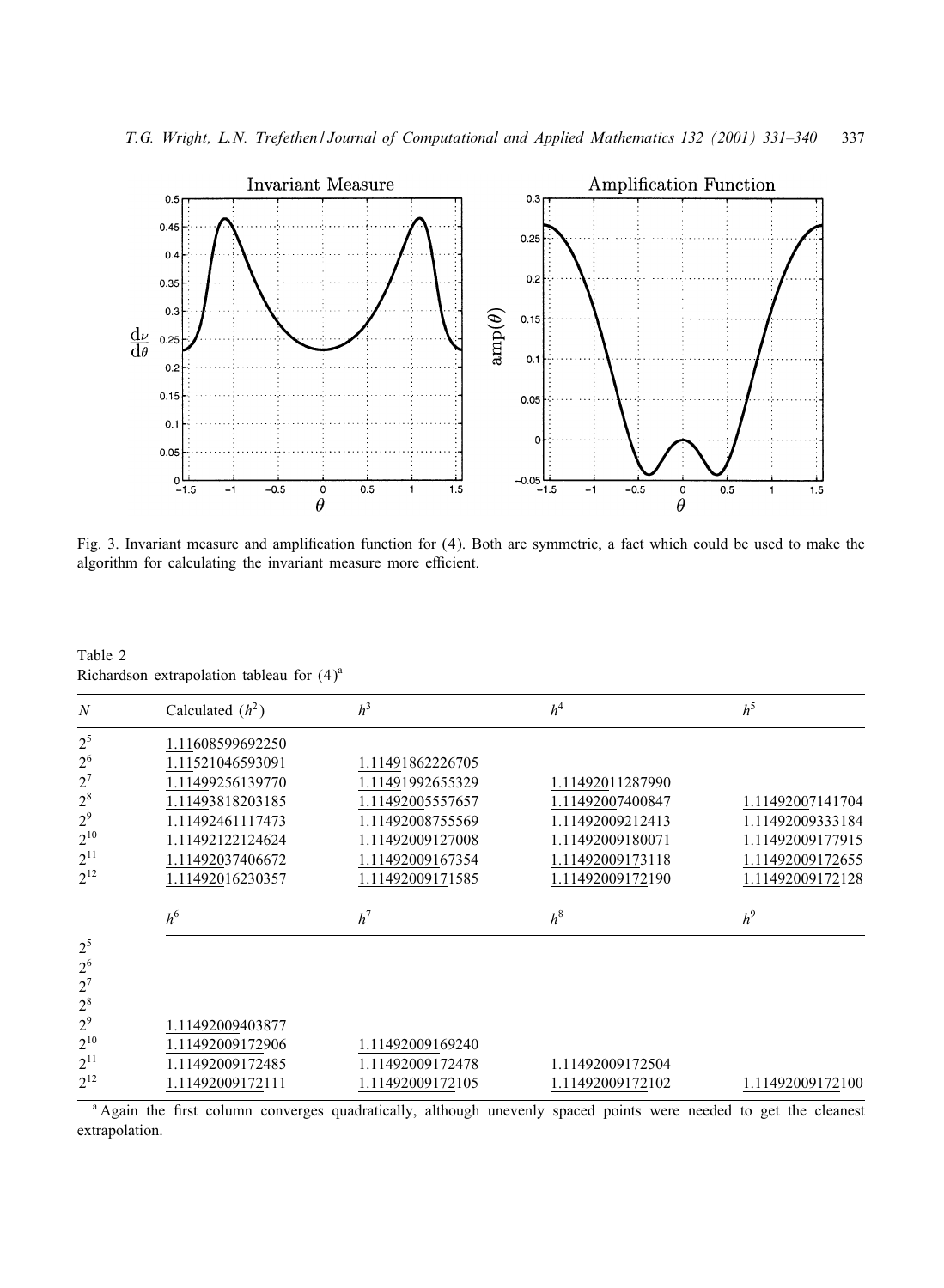

Fig. 4. Invariant measure and amplification function for  $(5)$ . As with  $(4)$ , both functions are symmetric. This time the reason is obvious: each normally distributed coefficient in the equation is symmetric about the origin, which means that each term can take either sign with equal probability.

We now look at another similar recurrence where the situation is slightly different:

$$
x_{n+1} = c_{n+1}x_n + d_{n+1}x_{n-1}, \qquad x_0 = 1, \quad x_1 = 1 \tag{5}
$$

 $(c_n$  and  $d_n$  are both normal coefficients). The calculation of the invariant measure proceeds exactly as before, but now two discretisations are needed for the calculation of the amplitude function, one for each normal coefficient:

$$
amp(\bar{x}) = \sum_{j=0}^{N} \sum_{k=0}^{N} P(e_j \leq C \leq e_{j+1}) P(e_k \leq D \leq e_{k+1}) log\left(\frac{\|T_{j,k}\bar{x}\|}{\|\bar{x}\|}\right),
$$

where C and D are normally distributed random variables.

This double sum means that the limiting factor is now time instead of memory as the running time of the algorithm is cubic in the number of intervals used in the discretisation. (The amplification must be computed at N points, each of which takes  $O(N^2)$  operations.) To get results to the same accuracy as the other recurrences now takes approximately 24 hours of computation. The invariant measure and amplification functions are shown in Fig. 4 and Richardson extrapolation improves the accuracy in the same manner as before, giving Table 3. This shows the growth rate of recurrence (5) to be 0:994901883717 to 12 decimal places. In other words, solutions to this recurrence decay very gradually as  $n \to \infty$ .

## **5. Comments on the numerical procedures**

In order to obtain the results given here, we had to try several variations on the method changing the spacing of the mesh points and using different representatives for the intervals that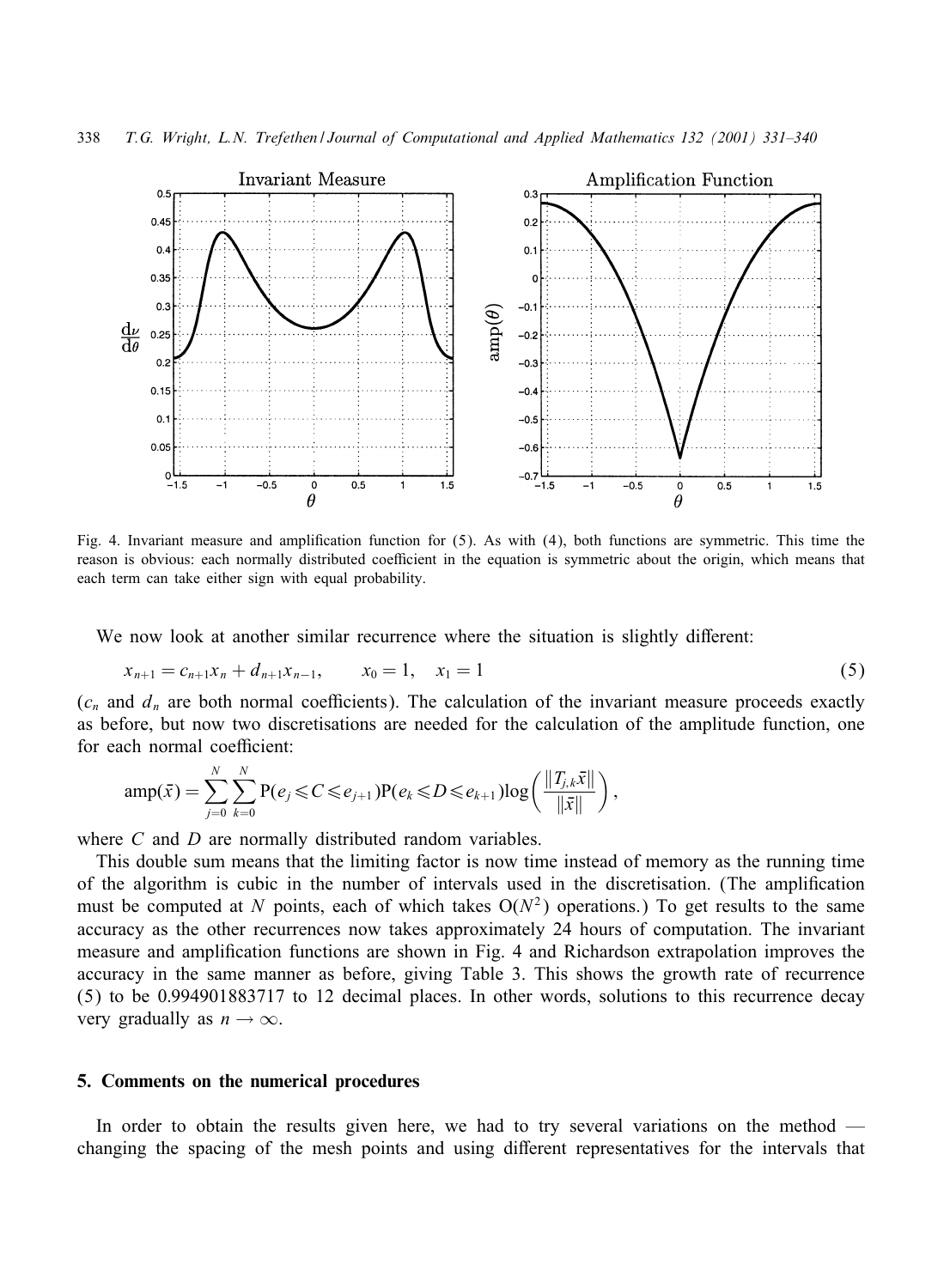| N              | Calculated $(h^2)$ | h <sup>3</sup>   | h <sup>4</sup>   | $h^5$            |
|----------------|--------------------|------------------|------------------|------------------|
| $2^5$          | 0.99638571885308   |                  |                  |                  |
| 2 <sup>6</sup> | 0.99527440306349   | 0.99490396446696 |                  |                  |
| $2^7$          | 0.99499519959550   | 0.99490213177284 | 0.99490186995939 |                  |
| $2^8$          | 0.99492523939416   | 0.99490191932704 | 0.99490188897765 | 0.99490189024553 |
| $2^9$          | 0.99490772619873   | 0.99490188846693 | 0.99490188405834 | 0.99490188373038 |
| $2^{10}$       | 0.99490334479760   | 0.99490188433055 | 0.99490188373964 | 0.99490188371839 |
| $2^{11}$       | 0.99490224904613   | 0.99490188379565 | 0.99490188371923 | 0.99490188371787 |
| $2^{12}$       | 0.99490197505727   | 0.99490188372764 | 0.99490188371793 | 0.99490188371784 |
|                | h <sup>6</sup>     | $h^7$            | $h^8$            | $h^9$            |
| $2^5$          |                    |                  |                  |                  |
| 2 <sup>6</sup> |                    |                  |                  |                  |
| $2^7$<br>$2^8$ |                    |                  |                  |                  |
| 2 <sup>9</sup> | 0.99490188352022   |                  |                  |                  |
| $2^{10}$       | 0.99490188371801   | 0.99490188372115 |                  |                  |
| $2^{11}$       |                    |                  |                  |                  |
|                | 0.99490188371785   | 0.99490188371785 | 0.99490188371783 |                  |
| $2^{12}$       | 0.99490188371784   | 0.99490188371784 | 0.99490188371784 | 0.99490188371784 |

Table 3 Richardson extrapolation tableau for  $(5)^a$ .

<sup>a</sup> Again the first column (calculated data) converges quadratically and the extrapolation is very effective.

arise from the discretisation (for example using the midpoint or one of the endpoints) — before obtaining data that were clean enough to extrapolate well; these problems are not trivial. At the same time, we make no claim that our method is close to optimal; indeed it would probably be possible to devise methods with exponential convergence, and ones with algebraic convergence that permit extrapolation with  $h^2$ ,  $h^4$ ,  $h^6$ ,... rather than  $h^2$ ,  $h^3$ ,  $h^4$ ,...

## **6. Conclusion**

By discretising the Markov chain and applying Richardson extrapolation, we have calculated the Lyapunov constants for the three basic random recurrences  $(3)$ – $(5)$  with normal coefficients, apparently obtaining 11 or 12 digits of accuracy in each case. Similar methods should be applicable to other random recurrences with smooth coefficients (for example with coefficients drawn from the uniform distribution on  $(-1, 1)$ ).

The use of extrapolation gives an additional 4 or 5 accurate digits over the accuracy of the data calculated. This is equivalent to using a matrix of size  $2^{17}$  with the direct method, which would need approximately 130GB of memory and take 50 h for (3) and (4), and would take about 50 years for  $(5)$ .

## **References**

[1] P. Bougerol, J. Lacroix, Random Products of Matrices with Applications to Infinite-Dimensional Schrödinger Operators, Birkhäuser, Basel, 1984.